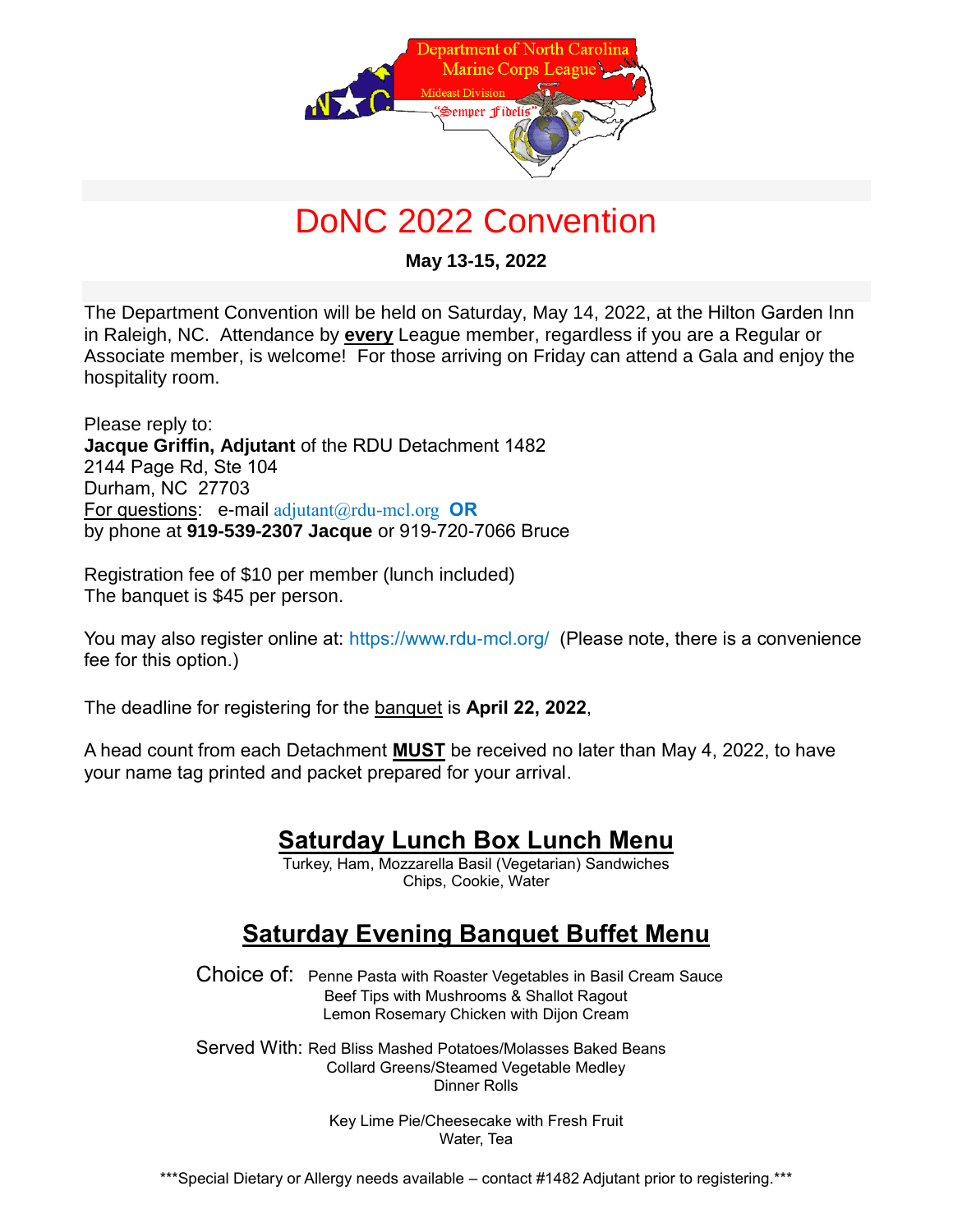#### **Detachment Commandants: It is your responsibility to ensure that your attendees are properly accounted for prior to the deadline date! Thank you.**

The uniform of the day will be the Short Sleeve Undress uniform or other appropriate Marine Corps League dress. *\*Keep in mind that you are in proper MCL uniform by simply wearing your Marine Corps League cover.*

**\*Every member of the Department of North Carolina is encouraged to attend these Department meetings.**

#### **WEEKEND AGENDA**

#### **FRIDAY, 13 May**

| $1500 - 1930$ | <b>Registration for MCL, MCLA</b>                       |
|---------------|---------------------------------------------------------|
| $1600 - 2200$ | Hospitality Room Open (can seat about 40 persons)       |
| <b>TBD</b>    | DoNC By-Laws Meeting                                    |
| Up to 1700    | MOY/AOY packets due to DoNC Adjutant                    |
| 1700-1900     | <b>MODD</b> registration                                |
| 1730-1830     | <b>MOY/AOY Committees Meeting</b>                       |
| 1900-2200     | North Carolina Pack Grand Growl                         |
| 1900-2330     | Gala (open to everyone – no charge, cash bar, DJ Music) |
| 2130-2200     | North Carolina Pack DOY Committee Meeting               |
| Up to 0200    | Hotel Bar is open                                       |
|               |                                                         |

#### **SATURDAY, 14 May**

| <b>Breakfast</b>                                                                 |
|----------------------------------------------------------------------------------|
| Colors at Flag Pole (Department muster)                                          |
| Registration                                                                     |
| <b>DoNC Business Meeting</b>                                                     |
| Lunch – Box/On your own (2 guest speakers)                                       |
| DoNC Business Meeting & Officer Elections                                        |
| <b>WOY Committee Meeting (Room TBD)</b>                                          |
| Cocktail Social with cash bar                                                    |
| Banquet & Installation of Officers (Guest Speaker - Lt.Gen. JE Laster, USMC ret, |
| President/CEO Marine Toys-4-Tots Foundation)                                     |
| Hotel Bar is Open                                                                |
|                                                                                  |

#### **SUNDAY, 15 May**

0900 – 1000 DoNC Staff Meeting

Those who wish to place an item on the meeting agenda may do so by sending an e-mail no later than May 7<sup>th</sup>, to the Department Aide-de-Camp John Dilday [dvccentraldist@gmail.com](mailto:dvccentraldist@gmail.com) copying the Department Adjutant.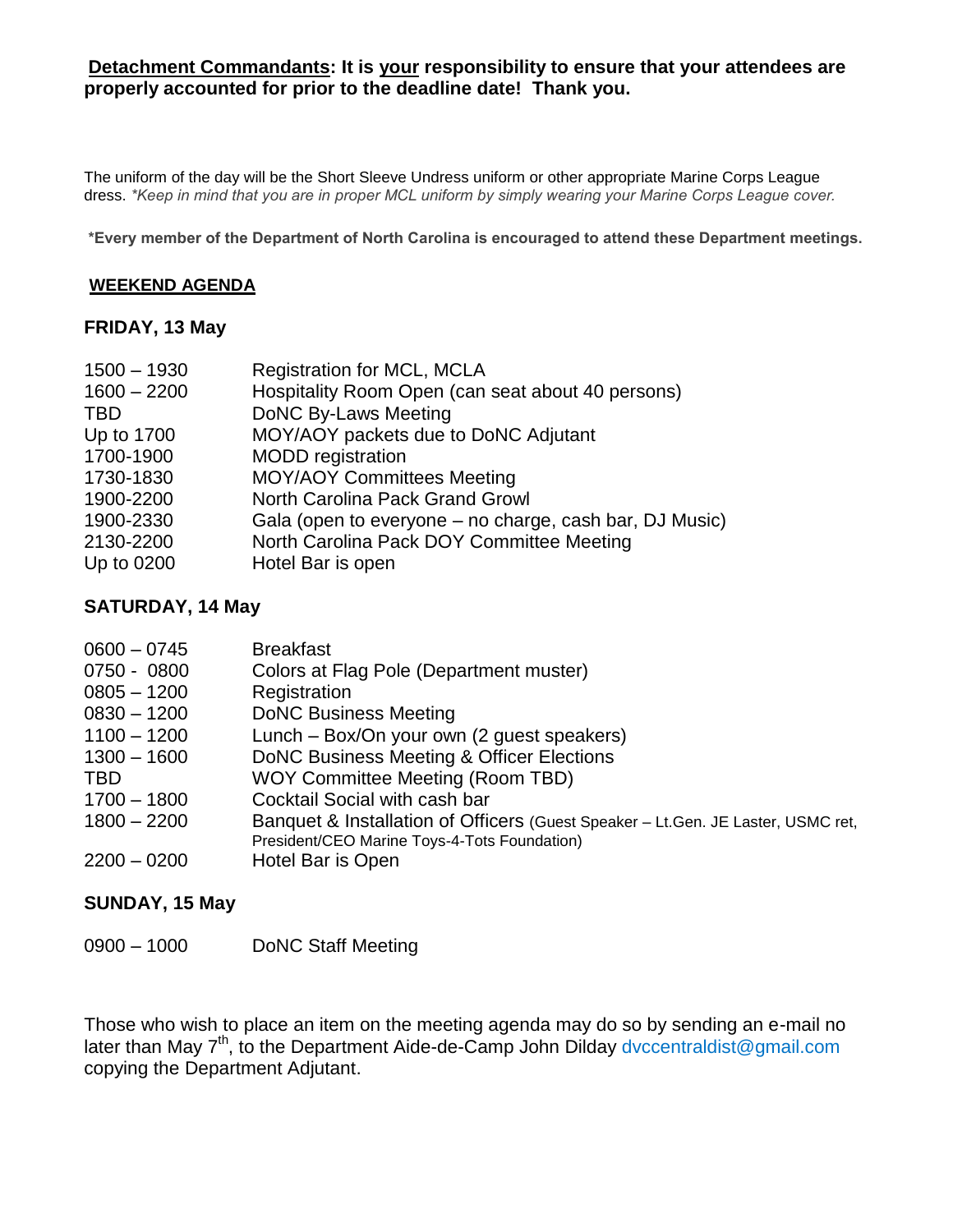#### **Hotel Information - make your reservations directly with the hotel via phone or website.**

For those arriving on Friday evening before the meeting, the hotel arrangements are with the **Hilton Garden Inn, 3912 Arrow Drive, Raleigh, NC 27612.** Phone: **1-919-703-2525**

When registering, the Attendees/Marines will need to tell them you are with **the MCL** to get the special room fee**. \$123.00+tax. The cut-off for this rate is April 29th .** 

You may also go online to the hotel with the special rate at: [DoNC-Hotel-for-convention](https://group.hiltongardeninn.com/m9h632)

### **Scan QR for mapping directions ….**



It is just off US-70 at I-440.